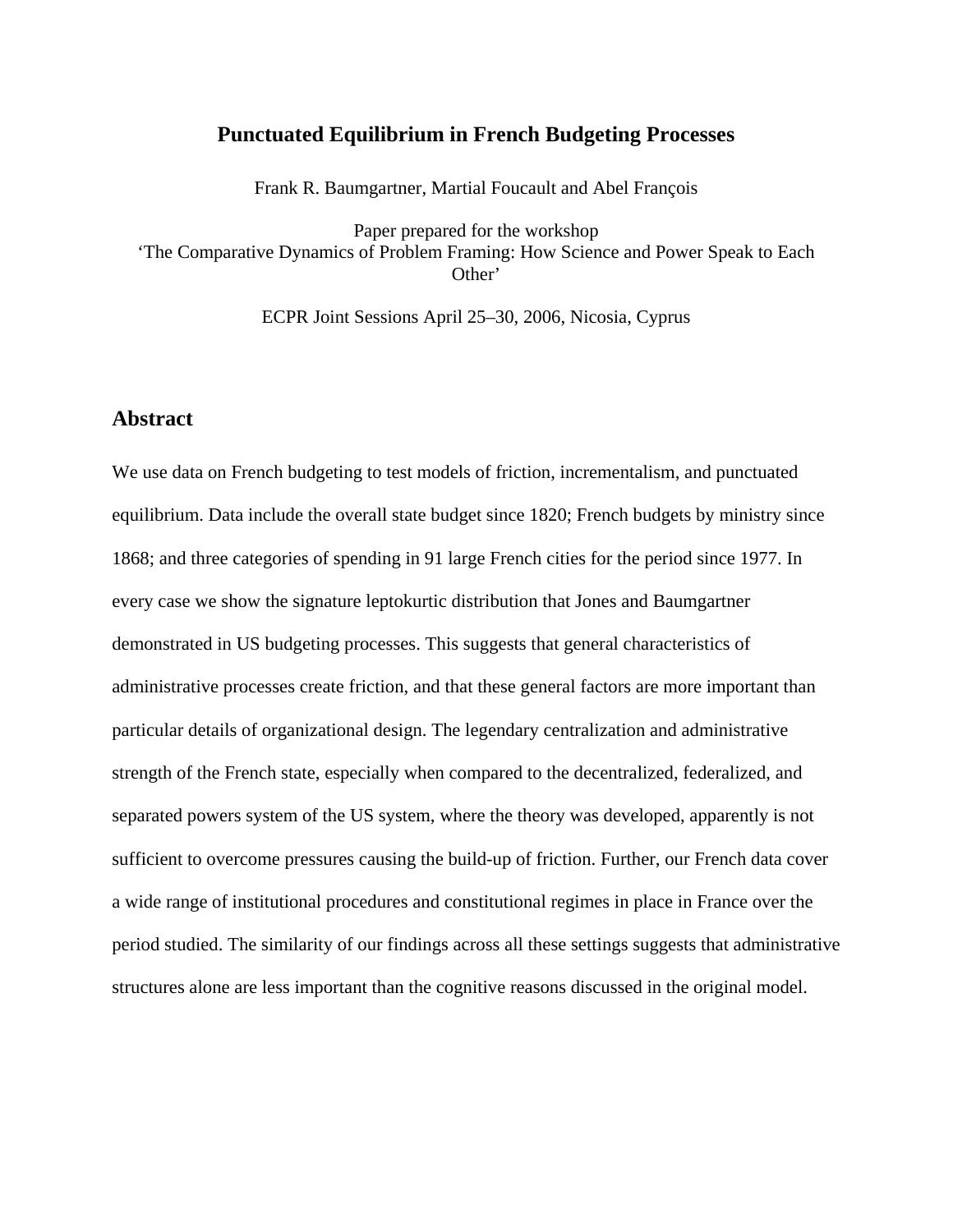## **Punctuated Equilibrium in French Budgeting Processes**

## **Introduction**

There are two possible reasons for punctuated equilibrium (PE) findings in the distribution of the sizes of changes in annual budgets: Institutional friction and cognitive overload. In this paper we investigate government spending in France and present strong evidence that the cognitive explanation is more powerful than the institutional one. We look at the history of French state spending since 1820; these data show the signature pattern of high kurtosis that is characteristic of a PE process. Next we explore spending in ten different government ministries since 1868; we find similar results. Finally, we look at municipal spending across three budget categories for 91 large French cities from 1977 to 2002; again we find a similar pattern.

The US system of weak parties, separation of powers, federalism, and the shared powers of the legislative and executive branches in the realm of budgeting make it simple to understand the high institutional costs of decision-making there. That system was designed to require concurrent majorities that may often be absent; without them the status-quo policy remains until pressure builds sufficiently to break the logjam. Thus the model of heavy institutional friction that Jones and Baumgartner (2005) laid out is easily understandable in the US context. But the French system was designed with entirely different goals in mind. Many of the ideas in the agenda-setting and PE literatures appear foreign and perhaps irrelevant in the parliamentary context, at least on the surface: Venue-shopping is more limited, elite civil service corps play a more important role, the executive branch has much greater say in budgeting, and parties ensure a consistency in government policy that one does not expect in the US. France has all these characteristics quite powerfully; indeed the constitutional structure of the Fifth Republic was specifically designed to ensure executive dominance and autonomy. France therefore represents a polar opposite case from the US, where the findings of PE in budgeting were first reported.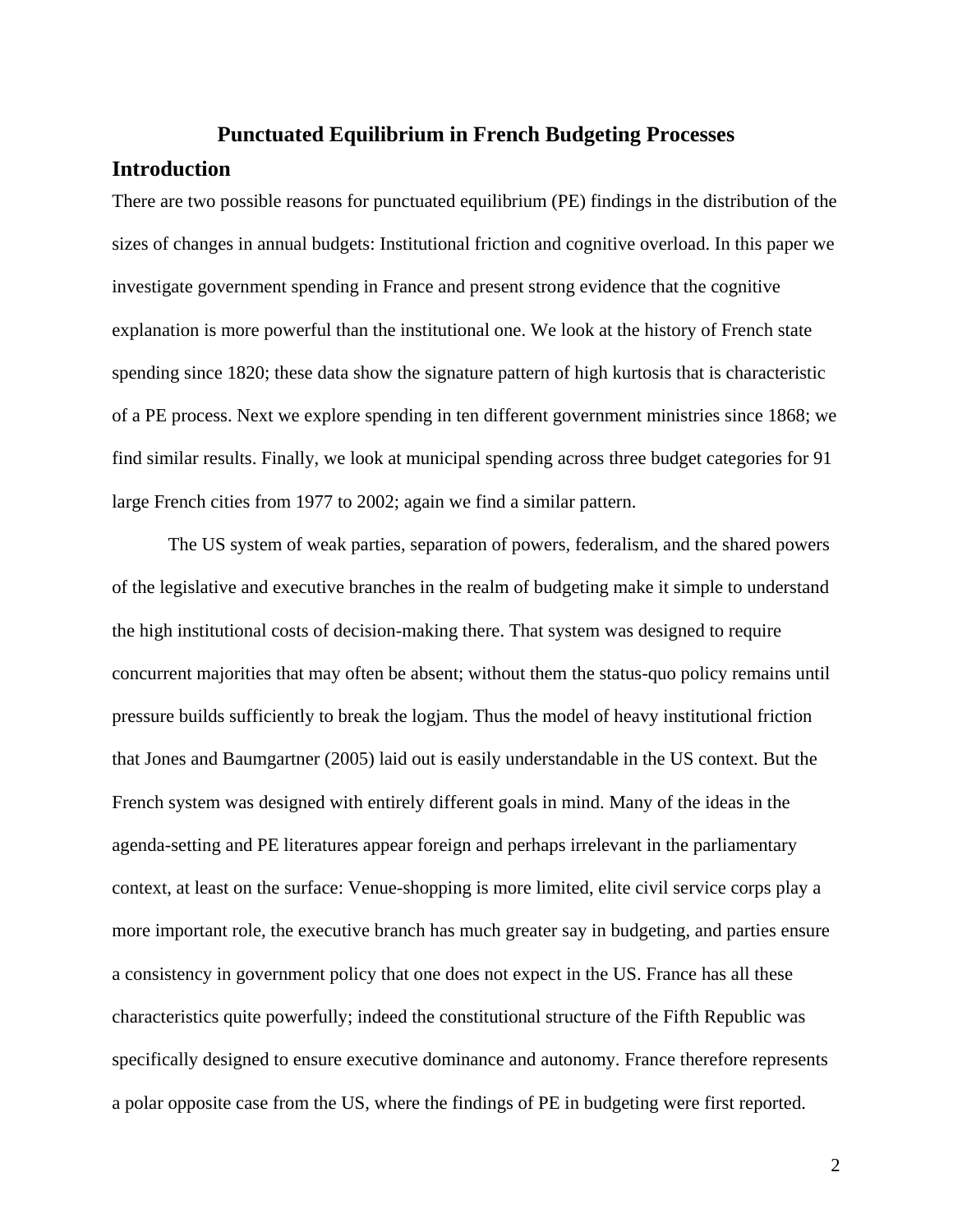We take advantage of these substantial differences to lay out a strong test of the theory. First of all, does France exhibit spending patterns characteristic of a PE process? Since the theory was developed and the first findings came from the US with its exceptional institutional design, there is no a priori reason why it must exist at all in another specific institutional framework such as that of France. Second, we take advantage of the many different data series we have that include an overview of almost 200 years of French history, a more detailed look at 130 years, and finally the last 25 years of municipal spending. If we find substantial differences across historical periods, by levels of aggregation, or from the central state to the local level, then we can investigate further the institutional differences that account for this variation. Our findings are that there is substantial evidence of PE processes no matter where we look. Finding such strong evidence across many historical periods, with different data sources and at the local as well as the national levels is powerful testimony to the generalizability of the PE finding and to the idea that its most important driving force is the architecture of human cognition rather than any particular institutional feature of governments.

The core issue we address is very simple: No matter what the institutional design, all modern governments face a dizzying array of thousands of real and potential problems. The complexity of the tasks governments are asked to take on is so great that proportionate response to all the various problems is impossible. In sum, findings of high kurtosis in the French data similar to what has been found in the US would suggest that these cannot be caused by any differences in institutional design between the two countries, but must be related to a similarity: The overwhelming complexity of the issues of public policy with which all governments deal.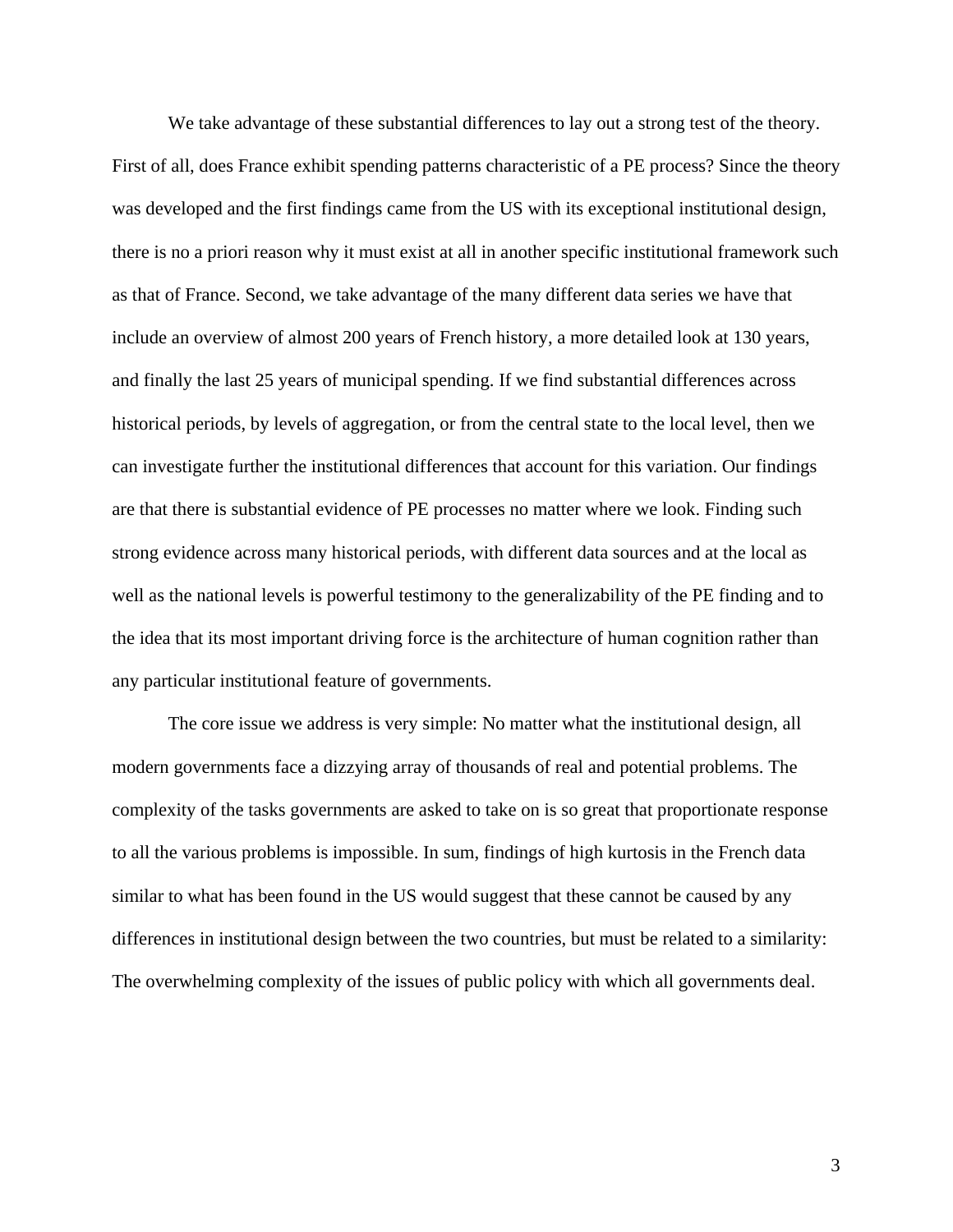**Budgetary Incrementalism, Punctuated Equilibrium, and Empirical Analysis**  While the US and the French institutional structures and budgeting processes are starkly different, both systems must deal with an ever-changing mix of social, economic, political, and international issues constantly rising and falling in intensity at different rates. US congressional committees hold thousands of hearings each year on hundreds of different topics and executive branch officials simultaneously implement policies ranging from farm subsidies to large-scale war. Similarly French civil servants operate policies in hundreds of different areas covering the full range of activities from delivering the mail to space research and genomic mapping. There are no simple gauges to tell decision-makers which problems are most severe, which concerns affect the public the most, or which have the greatest chance of being solved. Rather, in both systems, there are never-ending debates about these very questions. Jones and Baumgartner (2005) laid out the reasons why, through a process of "attention-shifting," we should expect individuals and governments alike, when dealing with such complex environments, to distribute their attention in fits and starts.

Most issues, most of the time, are treated within the realm of specialized policy communities and operate well below the "radar screen" of the political leadership. With little attention to them, policy at Time<sub>t</sub> is largely determined by adherence to the status quo, or the policy at that had been adopted  $Time_{t-1}$  (often itself a simple re-affirmation of a previous policy). But when major problems arise within that issue-area then higher level attention may be called for. The very emergence of the issue as a "new" problem (or a newly severe one) may imply that the previously chosen solutions did not work, or perhaps even that the previous understanding of the nature of the problem itself was faulty. Through these mechanisms, issues selected for attention are often the objects of significant changes in policy outputs but the vast bulk of issues at any given time are carried on with great deference to the status quo. Policy tomorrow may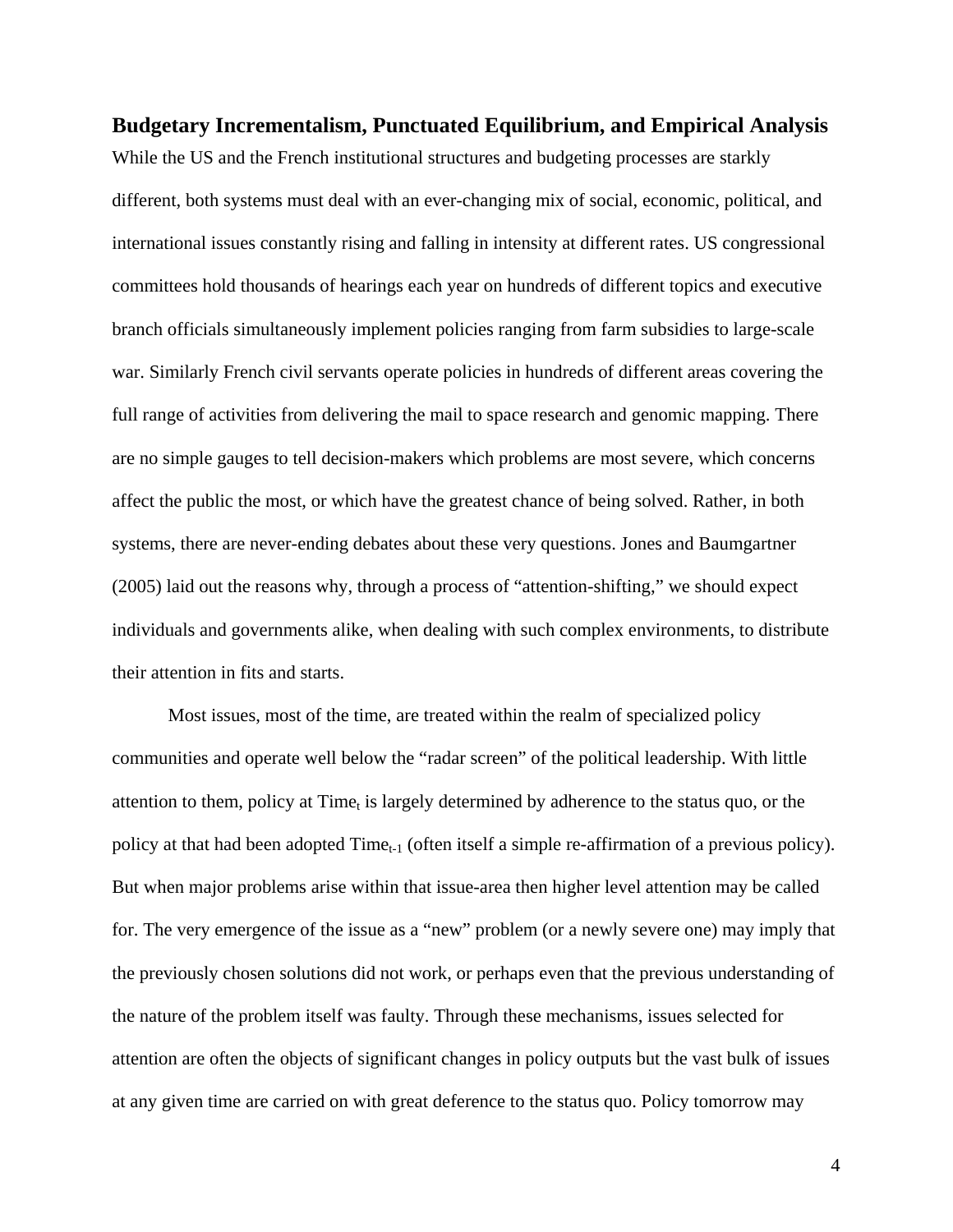differ quite dramatically from the policy of yesterday in those few areas that pass a threshold of urgency and attention, but the vast bulk of the issues are simply carried forward with minimal adjustment from the previous period. This model of "hyper-incrementalism" combined with punctuations is at the heart of the Jones and Baumgartner model of PE. The model allows for very simple tests based on analyses of the entire distribution of changes in annual policy outputs such as budgets as we will do here.

Jones and Baumgartner laid out the reasons why, through the Central Limit Theorem, we would expect that the distribution of annual changes in the severity of thousands of social indicators affecting the government budget will be distributed Normally. Since there are thousands of economic, social, and stochastic inputs that affect government programs and no single process determines any more than a few of them together, their combination must mathematically be distributed Normally, at least in annual percent changes, as we analyze here. If changes in the severity of the social inputs are distributed Normally and government is reacting to these changes proportionately, then we should see a perfect illustration of incrementalism: Annual changes in budgets should also be Normally distributed. If there is a model of PE, on the other hand, with significant institutional or cognitive friction, then the distribution of budget changes will not be Normal but will have a high kurtosis value, even if the underlying social inputs are Normal. So we have a very simple test that can be applied to any consistently-defined series of policy outputs.

## **Budgeting Processes in France**

We present data here on French budgeting back to 1820, a period during which French constitutional structures and budgetary procedures changed many times, sometimes violently. Our data begin with the budgets of the *Restauration* period (1815–1830), and continue through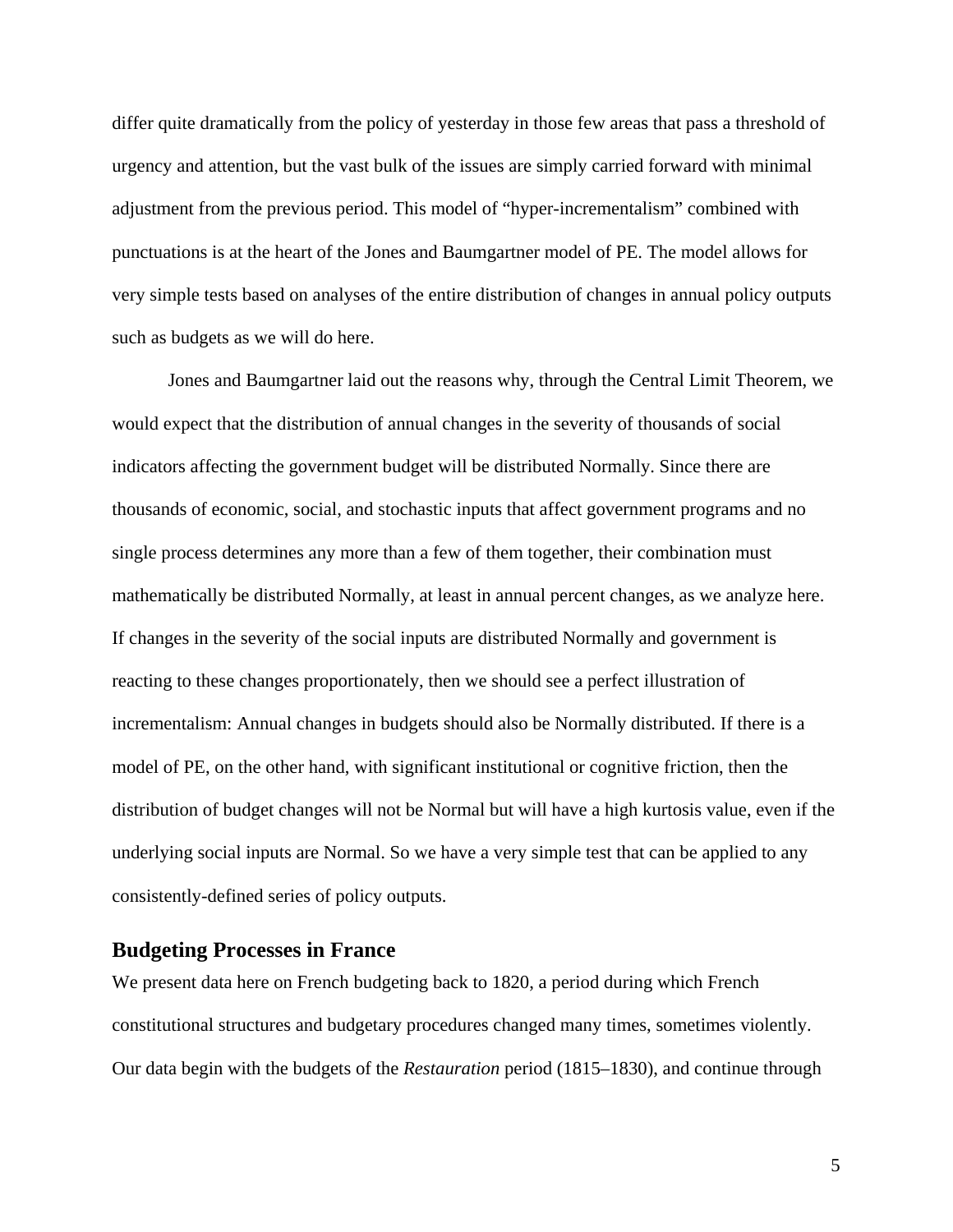the Monarchy of July (1831–1847), Second Empire (1851–1870), Third Republic (1871–1939), Vichy (1940–44), the Fourth Republic (1945–1958), and the Fifth Republic (1958–). The period includes several wars, foreign occupations and a set of constitutional regimes ranging from Monarchy and Empire to either parliamentary-centered democracy or the current executivecentered democracy. We present more detailed information about specific ministerial budgets from 1868, also covering several different constitutional regimes. Finally, we show data on municipal spending in 91 large French cities from 1977, all within the current  $5<sup>th</sup>$  Republic.

Over the period of our study, a wide range of constitutional and administrative procedures affected the budgetary process in France. These have varied substantially over time and differ between the central and local levels (for detailed descriptions of French budgetary processes see Adam, Ferrand, and Rioux 2003; Isaia and Spindler, 1986; Kott, 2004 ; Le Guen, Message, and Tessier, 1988; Sine 2006; Théret, 1995). Compared to the US, however, there is much more substantial centralized control of budgets by a single principal: The Minister of Finance acting on behalf of the Government. Nowhere is there the type of separation of powers or decentralized and complicated budgetary process as has been the norm in the US. On the other hand, the process of budgeting even in a centralized system is not straightforward. Complex trade-offs must routinely be made across hundreds of spending categories in reaction to thousands of shifting variables. In the next section, we turn to see whether the process of budgeting shares the PE characteristics that Jones and Baumgartner have demonstrated for the US, with its widely different procedures and institutionally-induced friction. There are many reasons to expect the French state, with its substantial autonomy, to be more efficient.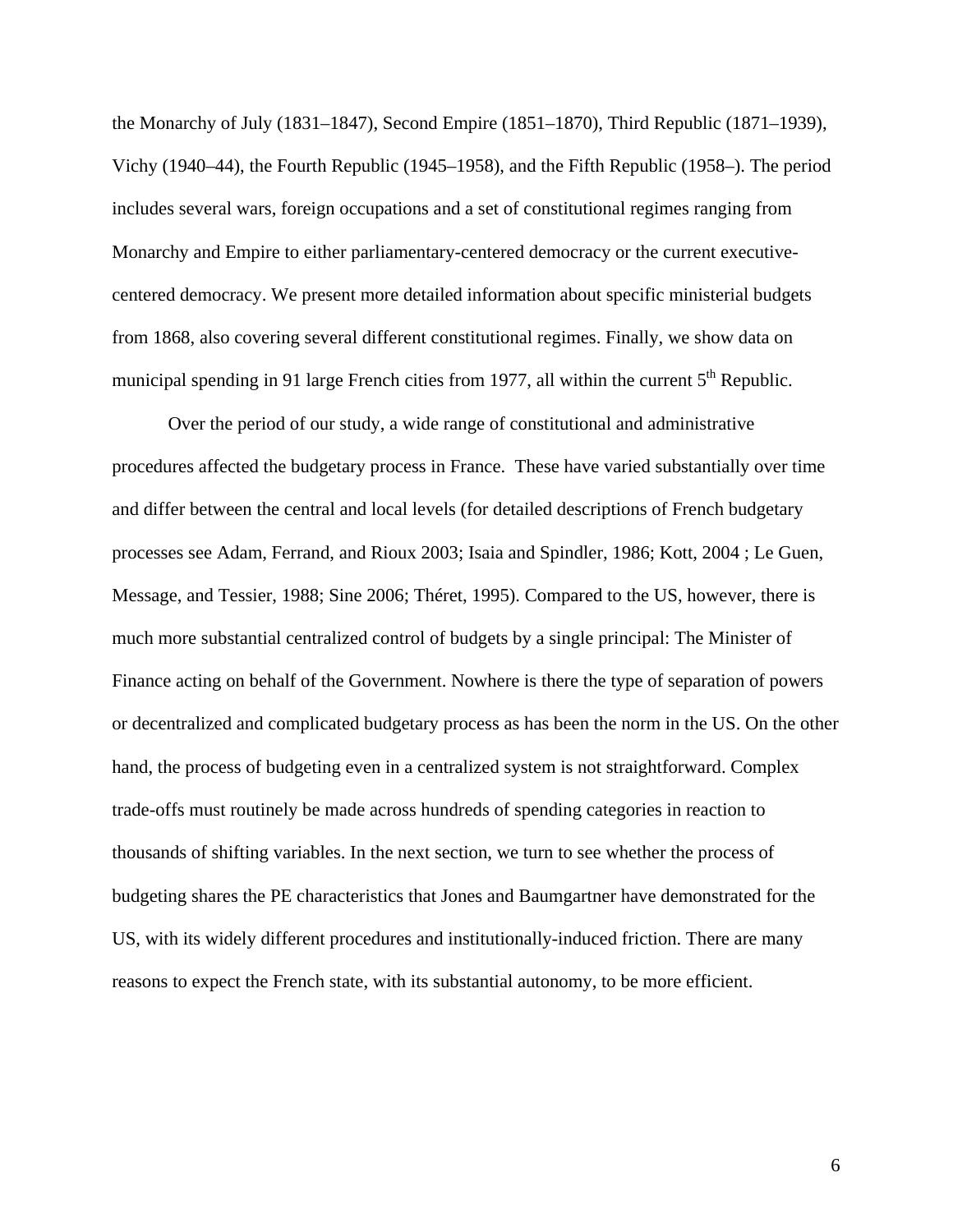## **Data and Results**

We present three different series of budgetary data: Overall state spending since 1820; ministerial-level spending since 1868; and municipal spending for 91 large cities since 1977. All series stop in 2002, the most recent year available. Data come from official sources as indicated in our appendix, and all have been adjusted for inflation and to delete any calculations of annual changes in years in which substantial accounting or classification changes occurred. Figure 1 shows overall state spending in France since 1820 as well as the percent annual change.

#### (Insert Figure 1 about here)

Using inflation-adjusted (2002) French Francs, the dark line in Figure 1 documents movement from a total state budget in 1820 of 14.6 Million Francs to a final figure of 1.684 Billion Francs: Growth by a factor of 115 over the period. Of course, crises such as the two World Wars are plainly evident in the graph, as is the dramatic rise in spending in the post-1950 period. The lighter line in the Figure shows annual percentage changes in spending. Here we see periods of substantial volatility in spending associated with major conflicts, a period of great budgetary stability (and little growth) between the Franco-Prussian War and the build-up to World War I, and a substantial decline in variability after the beginning of the  $5<sup>th</sup>$  Republic. Wars and constitutional instability clearly make their marks, and this is no surprise. We can also see a great decline in annual variation in spending after 1950; state spending is considerably less volatile since then compared to previous historical periods, when it was not unheard of for the entire budget to grow or to contract by over 50 percent. Such huge shifts no longer occur, a finding similar to what Baumgartner and Jones have discovered in the US. Volatility in France was very high right up until this period, however, and the figure shows a 70 percent increase in state spending in 1950, in the thick of post-war reconstruction efforts.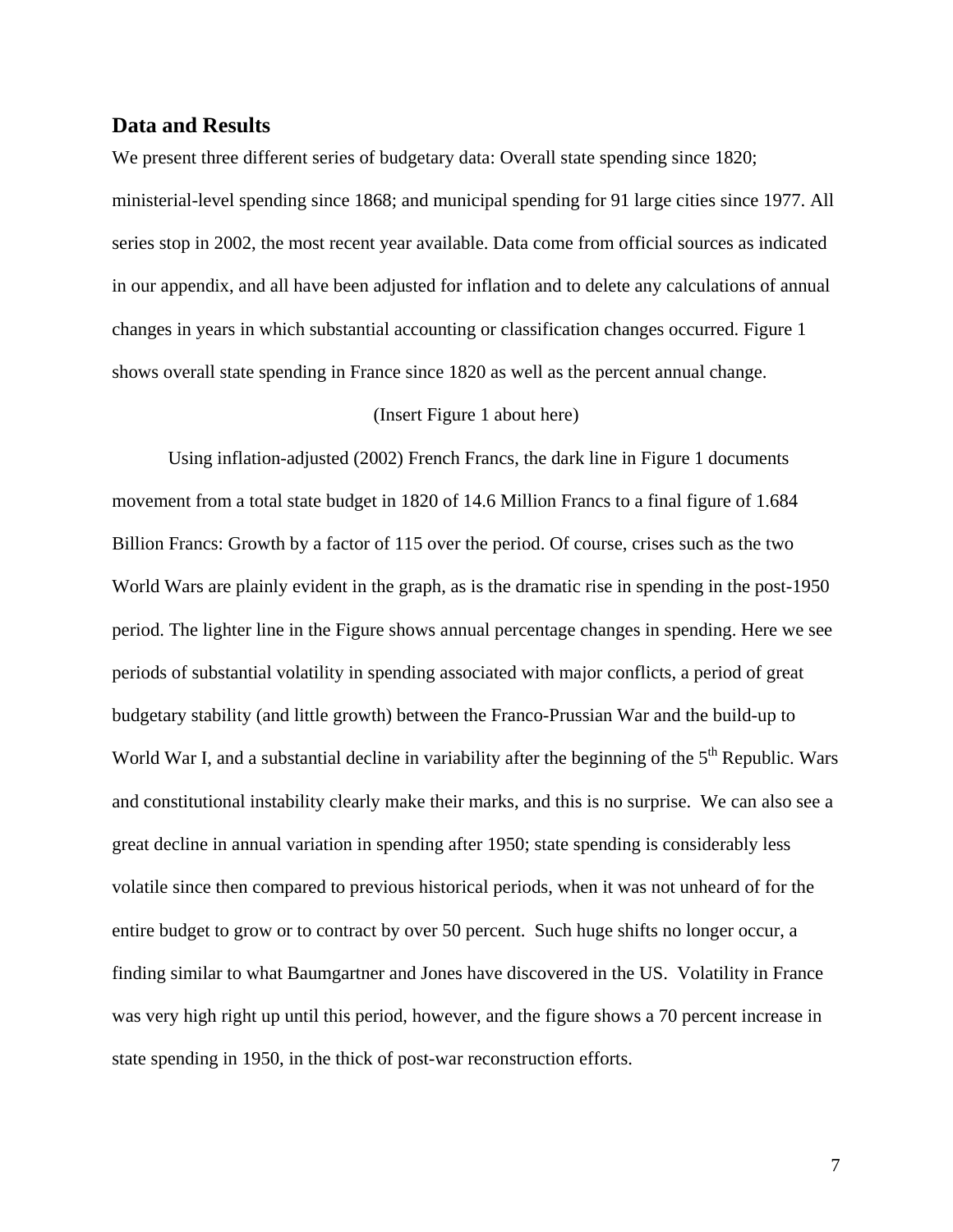We are interested in the distribution of the sizes of annual percentage changes. The theory calls for a simple comparison of a frequency distribution of annual percentage changes to compare it with a Normal distribution. Given the obvious importance of war and constitutional instability in France, we also want to be certain that any dramatic budgetary shifts we do observe are not solely related to these causes, and we do so below. Figure 2 presents the same data as in Figure 1 as a frequency distribution, showing the number of cases with each size change, from a decline of 50 percent to an increase of 100.

#### (Insert Figure 2 about here)

Figure 2 makes clear that French state growth has been highly punctuated over time. The huge central peak of the distribution documents the large proportion of total changes in the range of -10 to +10 percent, and the comparison with the overlaid Normal curve is obvious. Compared to the Normal, there are more cases in the peak, fewer in the "shoulders," and many more outliers. We can provide more evidence about the PE nature of budgeting in France by looking in more detail at individual ministerial series, though these are not available for as many years. We were able to gather detailed ministerial-level spending data for ten different ministries, as described in Table 1. We have seven series beginning in or around 1868 and ten series for the post-1947 period.

#### (Insert Table 1 about here)

We have been careful to adjust these series for the inevitable problems of shifting ministerial portfolios including in our calculations only those annual changes based on the identical baseline; that is, we deleted cases where substantial reorganizations of ministerial boundaries occurred. We can confidently compare budgetary changes for the remaining data to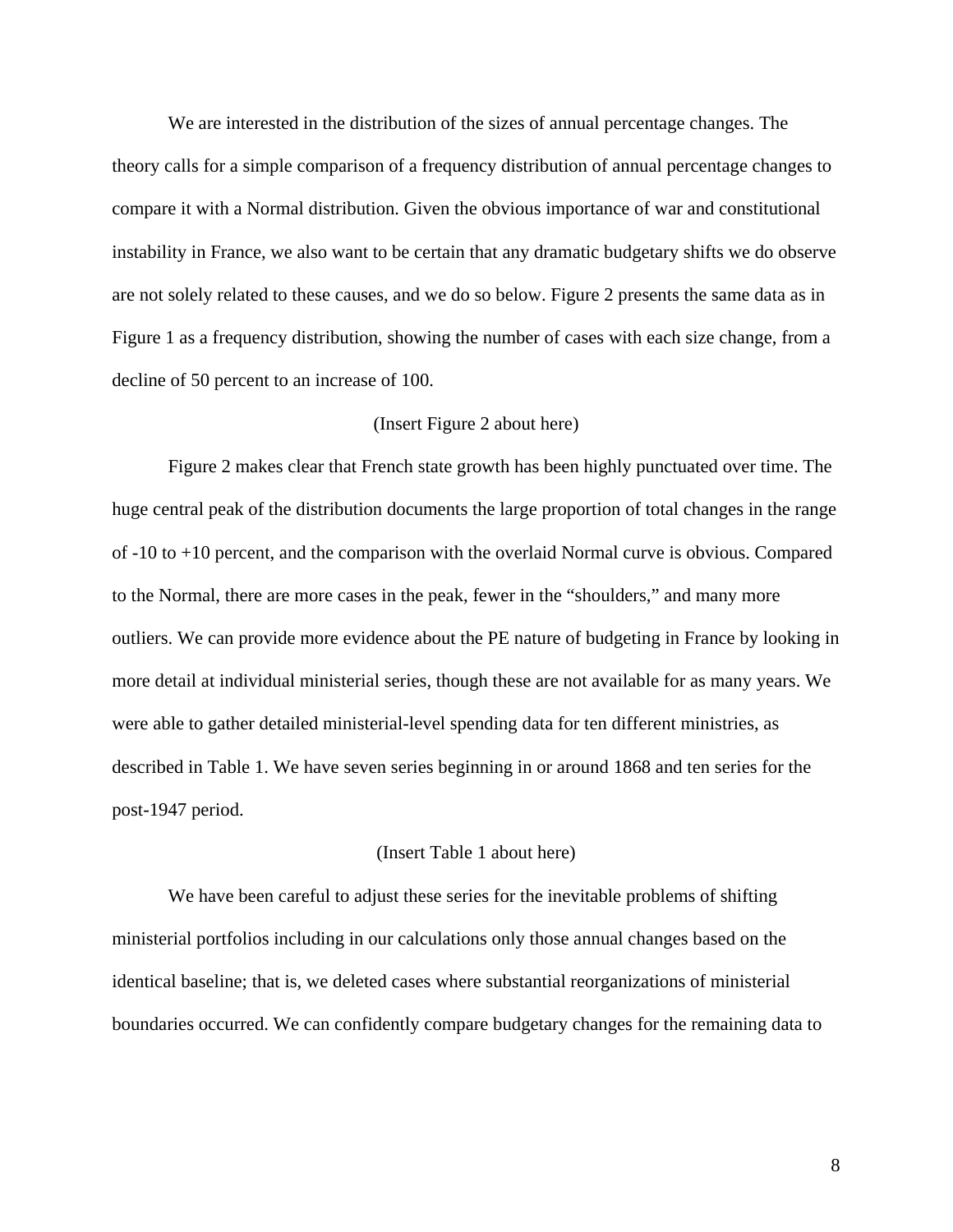see if these detailed series present a similar pattern to that shown in Figure 2. Figure 3 shows that indeed they do.

#### (Insert Figure 3 about here)

Figure 3 presents over 1,000 observations of spending changes and again makes clear the high kurtosis level of these data: They are clearly very different from Normal.

We continue our tests with a look at municipal spending. Our dataset here consists of three categories of public expenditures for the 91 French municipal governments ("*communes*") with populations over 50,000 in 1977. Data are available for each year from 1977 to 2002, except for 1999, which is missing. Our data consist of 1) total expenditures; 2) personnel; and 3) infrastructure (*équipement*). We use these because we are certain that accounting rules in use in different cities are consistent for these basic categories of spending, which are clearly defined in French administrative and finance law. Personnel expenses are self-explanatory. Infrastructure expenses are a category of capital expenses including roads, water treatment, and other capital investment projects. The value of the series for us is that it is consistently defined for all cities and does not change over the period. Total municipal spending consists of personnel charges; debt payments (interest charges); other operational expenses; infrastructure; capital expense charges; and other capital spending. Our analysis of the full set of series showed that many were not consistently defined over time and many series contained high numbers of negative real values, indicating accounting adjustments. (Interest on municipal debt is consistently defined, of course, but we excluded it because it is not the object of any annual decision-making process, but rather reflects the accumulation of decisions made in many previous years.) We therefore limited our analysis to the series in which we had the greatest confidence and which reflect annual decisions. Figure 4, based on over 6,600 observations, shows our results.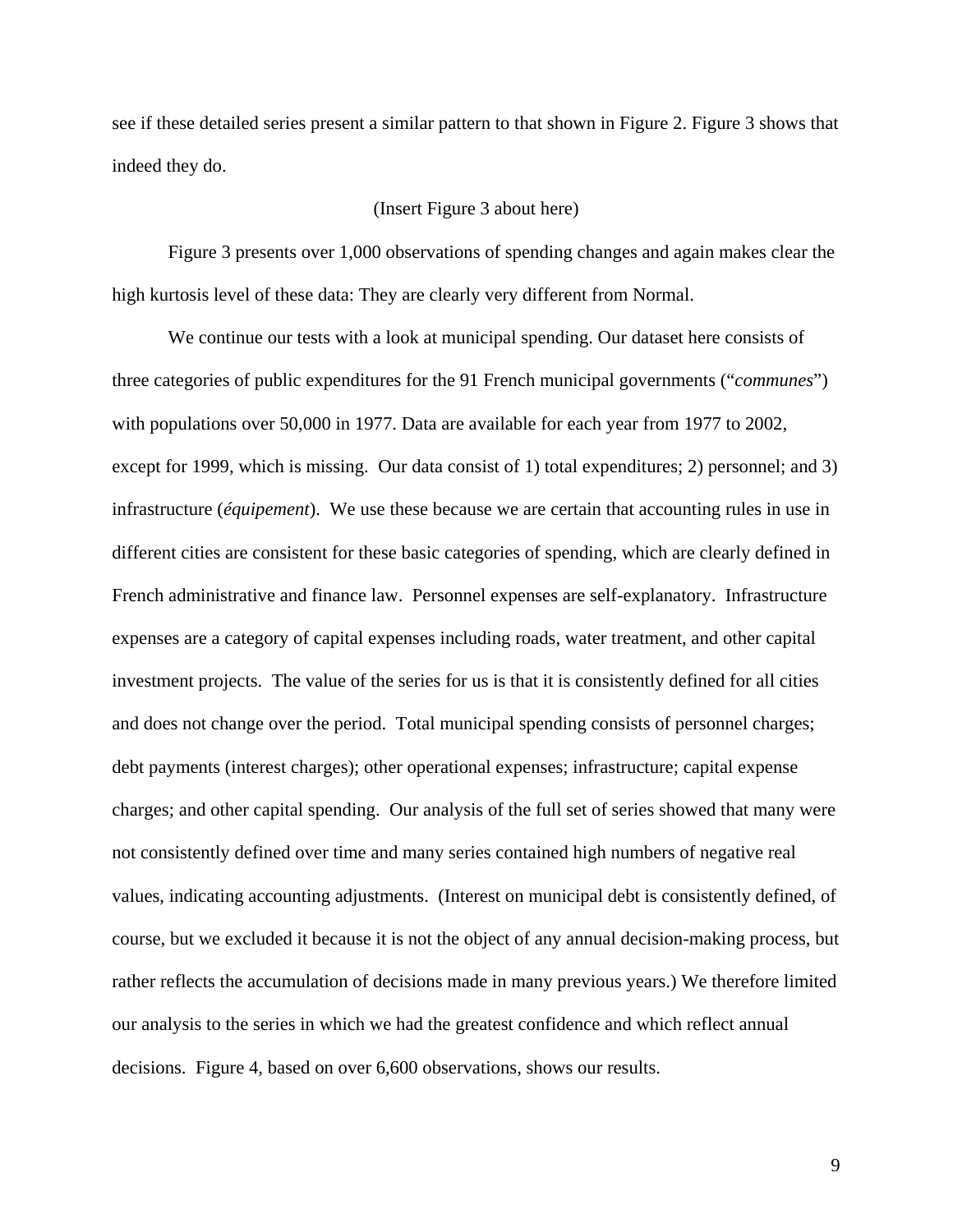#### (Insert Figure 4 about here)

Like national-level spending, municipal spending in France shows the signature characteristics of PE: A high central peak, few cases in the shoulders, and a large number of outliers. Further analyses of the three series individually reveals some differences among them. Total spending is the closest we have observed to Normal, with a kurtosis value of less than seven. Personnel expenses are extremely punctuated and entirely account for the unusual "second" peak which is clearly visible in Figure 4. We expect to explore this feature in later studies. Infrastructure spending is also highly punctuated. Total expenses show almost a Normal shape with the exception of too many cases far out in the right extreme. In any case, our brief analysis of spending at the municipal level shows that spending are highly punctuated but also raise interesting questions for further analysis about the characteristics that may accentuate or attenuate these tendencies.

Together, the data we have presented make clear that French budgets are highly punctuated. Figure 1 may make one wonder, however, if perhaps those large changes occurred only during times of war or instability. If this were the case then the theory would not be supported because the causes of punctuations would be stochastic shocks rather than the normal functioning of government procedures and cognitive architectures as Jones and Baumgartner (2005) suppose. We can approach this question in several ways. First, we can estimate kurtosis values for the entire series and then again while eliminating war years. Second, we can look at different constitutional regimes to see if they differed significantly from each other. After all, the 5<sup>th</sup> Republic has been free of such crises and our municipal data series reflect only local spending, not military mobilizations (absent in any case during the 1977–2002 period as well).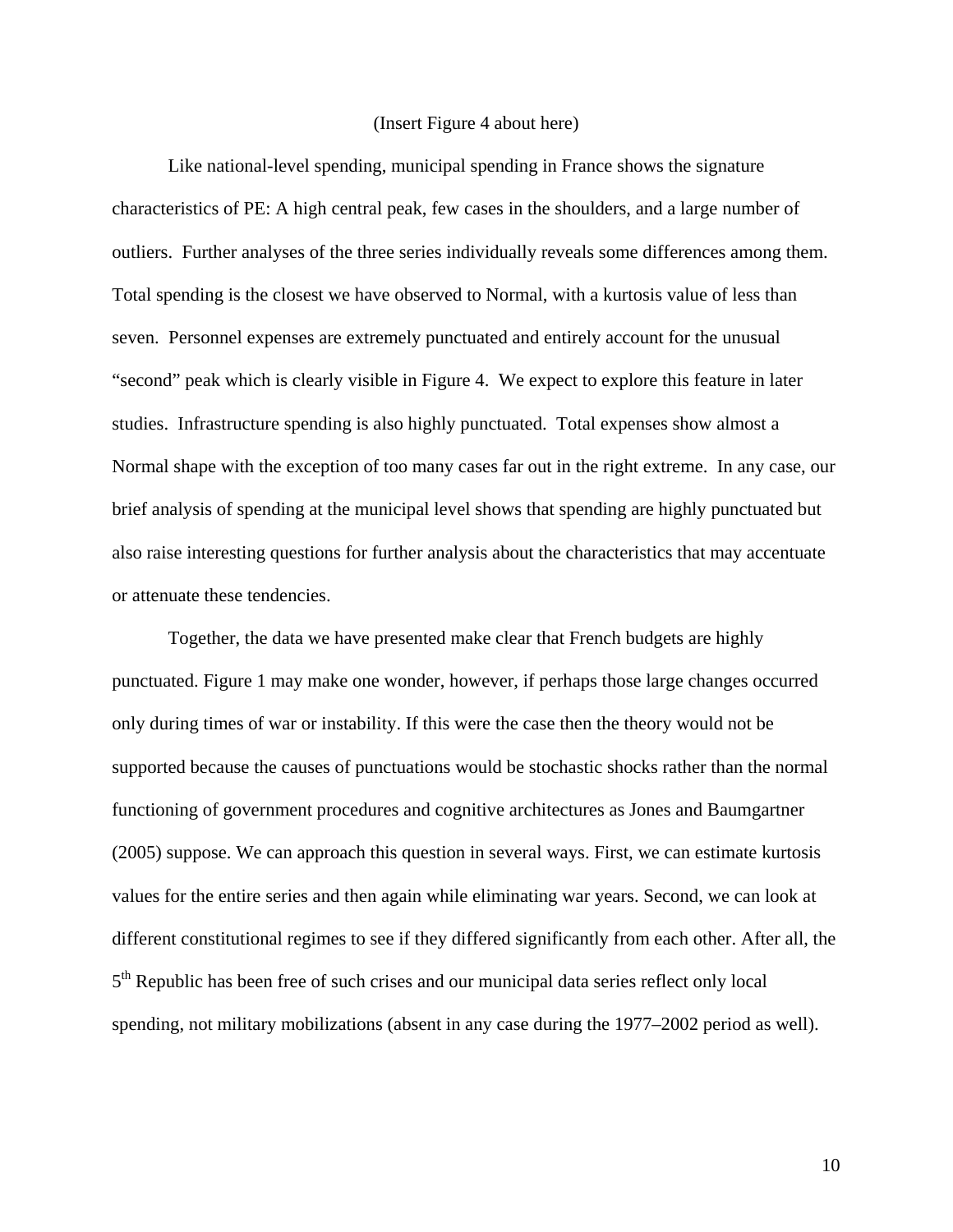Table 2 shows a statistical summary of our data broken down in this way. (The table also shows our municipal data individually by series and grouped as presented in Figure 4.)

#### (Insert Table 2 about here)

Table 2 shows some large differences in budgeting patterns across the different series we have explored, but each and every series exhibits substantial kurtosis. As was clear from Figures 2, 3, and 4, each of the distributions differs systematically from the Normal curve (which would have a kurtosis value of 3). Overall state spending from 1820 shows a kurtosis of almost 15, a value which declines only to 14 when we exclude the years associated with the Franco-Prussian War, World War I, and World War II. Each of the other series shows kurtosis values ranging from 20 to over 700, though there are sometimes substantial differences between them. US kurtosis values reported by Jones and Baumgartner (2005, 182) were approximately 60 for the overall state budget from 1800 to 1994 and 85 for a dataset consisting of 62 categories of spending from 1947 to 1996. These are broadly in line with what we observe in the French case. Further, as in the US case, extremely large wars are indeed the cause of some of the punctuations and therefore inflate the kurtosis scores somewhat. However, when we look at French budgets excluding war years or when we look at only the  $5<sup>th</sup>$  Republic, or when we look at municipal spending during a period with no war, we see that high kurtosis values remain. War is only a small part of the story.

The different kurtosis values presented in Table 2 make clear that a wide range of outcomes can occur even within a single system. We expect to explore these differences in greater detail in the future. For the purpose of this paper, however, the fundamental point is that every one of the series we have investigated, across all the periods studied, deviates from the Normal distribution. Levels of punctuation differ by constitutional regime, historical period, and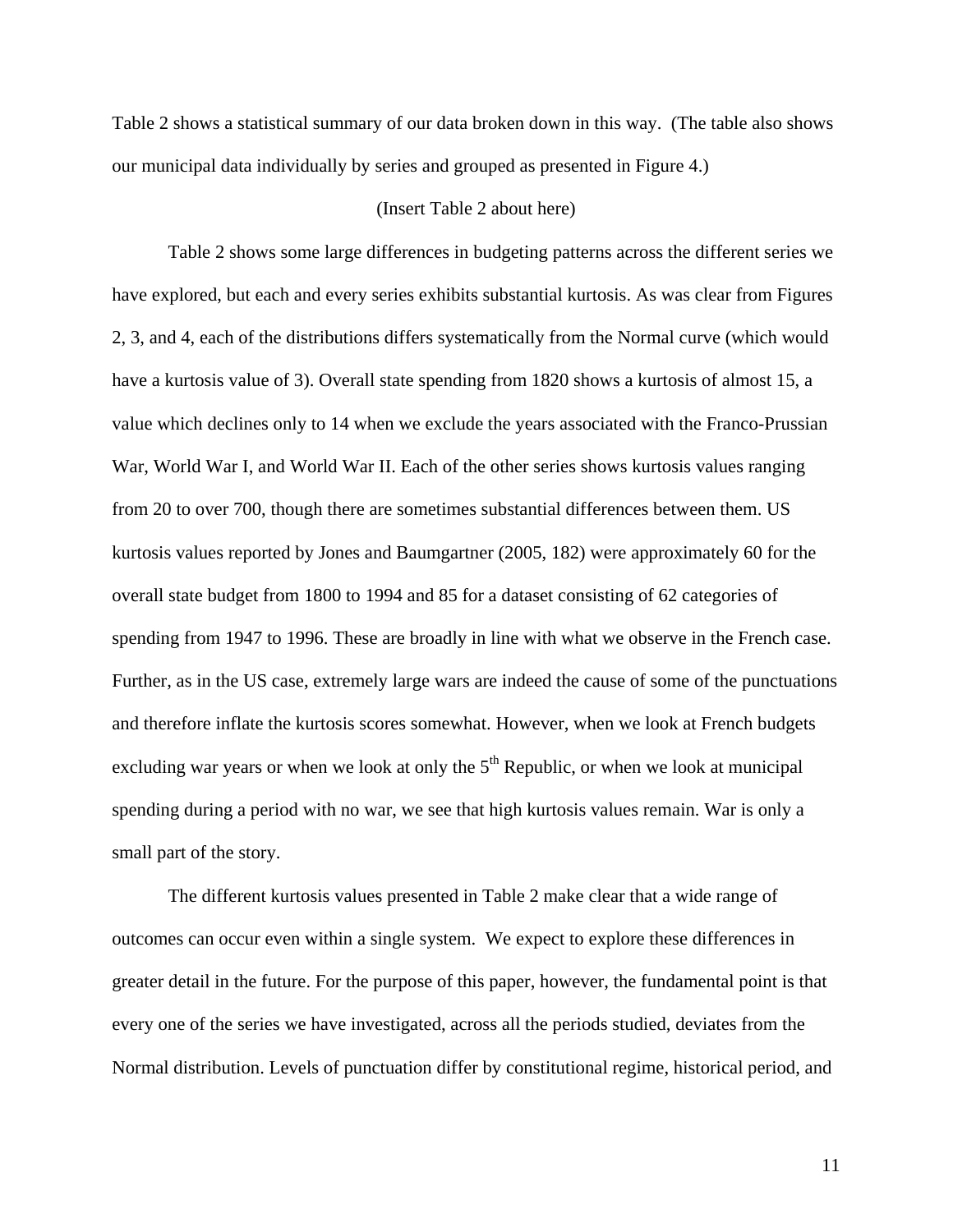between periods of war and peace, certainly. But no matter which regime, period, state of war, or even level of government, we consistently see that every budget series is highly punctuated.

## **Conclusion**

We explored French budgeting processes here and showed that all levels of budgeting, across all historical periods from 1820 to present exhibit the characteristics we expect to see in a PE process based on a friction model. Jones and Baumgartner laid out two possible reasons for the high friction associated with budgeting in the United States: Cognitive overload and institutional friction. Our test of various French budgetary data shows that each of these is likely to remain an important avenue for future research. Levels of friction clearly differ across the various datasets and historical periods we have explored. However, our most powerful finding can easily be summed up. That is because the development of the French budgetary process was designed to be a triumph of rationalism. In the country of Descartes, it was expected that the Ministry of Finance would exert significant control over state spending, and it does. Even if this has not been constant over time, certainly in the period of the  $5<sup>th</sup>$  Republic there are very few reasons associated with institutional friction to expect high kurtosis in French budgeting, as compared to the US case. Our finding of high kurtosis values in every series we looked at, including those limited only to the  $5<sup>th</sup>$  Republic, is powerful evidence for the cognitive explanation of the friction model.

Institutional variation clearly plays a substantial role in these processes as well, of course, and we have shown substantial variation in the levels of friction across different parts of our study. We will explore those in greater detail in the future. For now, we are left with a simple observation: The legendary centralization of the French state was designed to emphasize Cartesian rationality, in perfect contrast to the separation of powers system in the United States.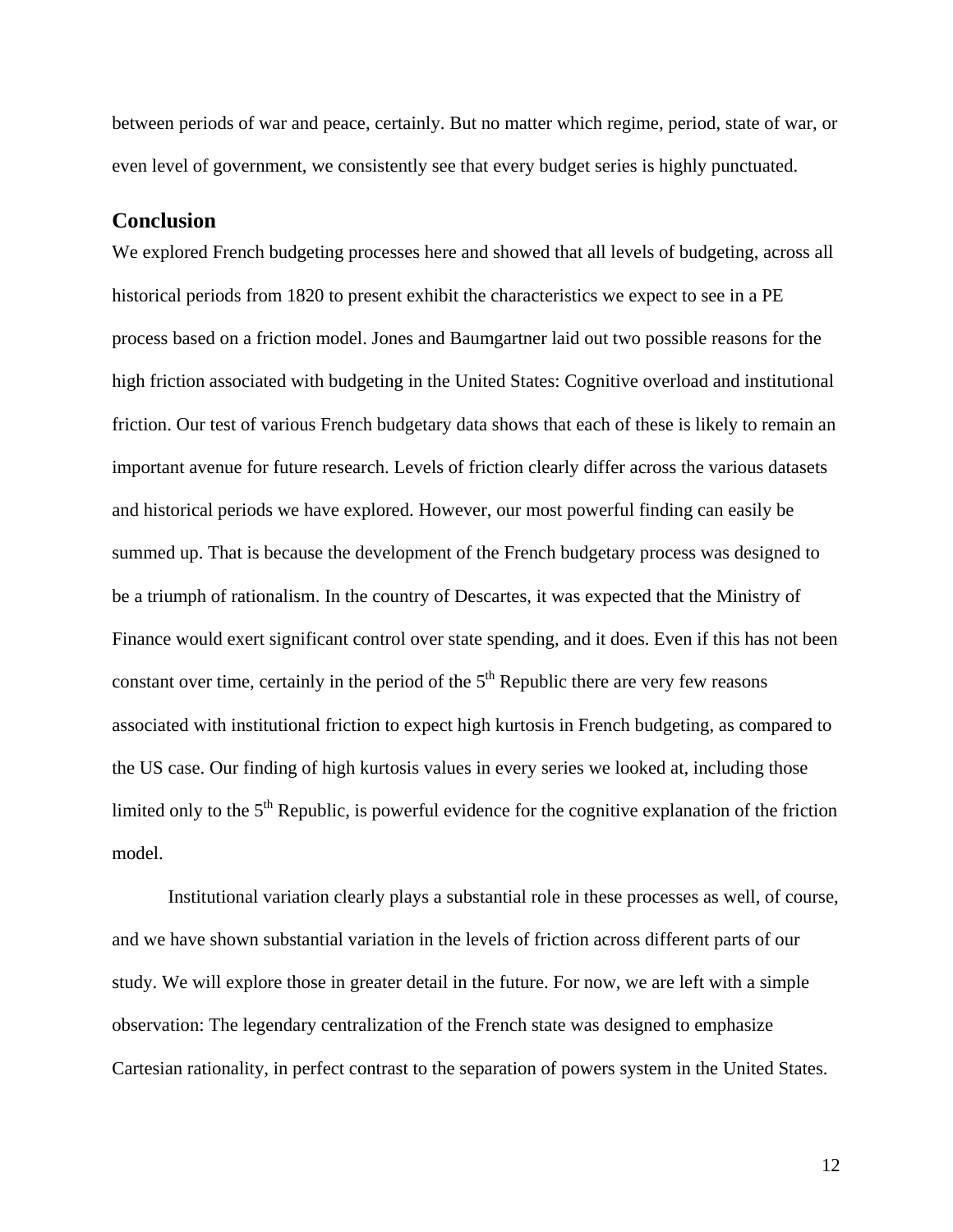In the French view, powerful civil servants in the Ministry of Finance, working for the democratically elected Government, should have authority over the entire budget. The goal of comprehensive rationality remains elusive, however. Instead, we see the same general pattern of adherence to the status quo until forced to make dramatic adjustments. These are certainly general characteristics of government in the face of overwhelming complexity. Institutional procedures may minimize or exacerbate them, but they cannot make them go away.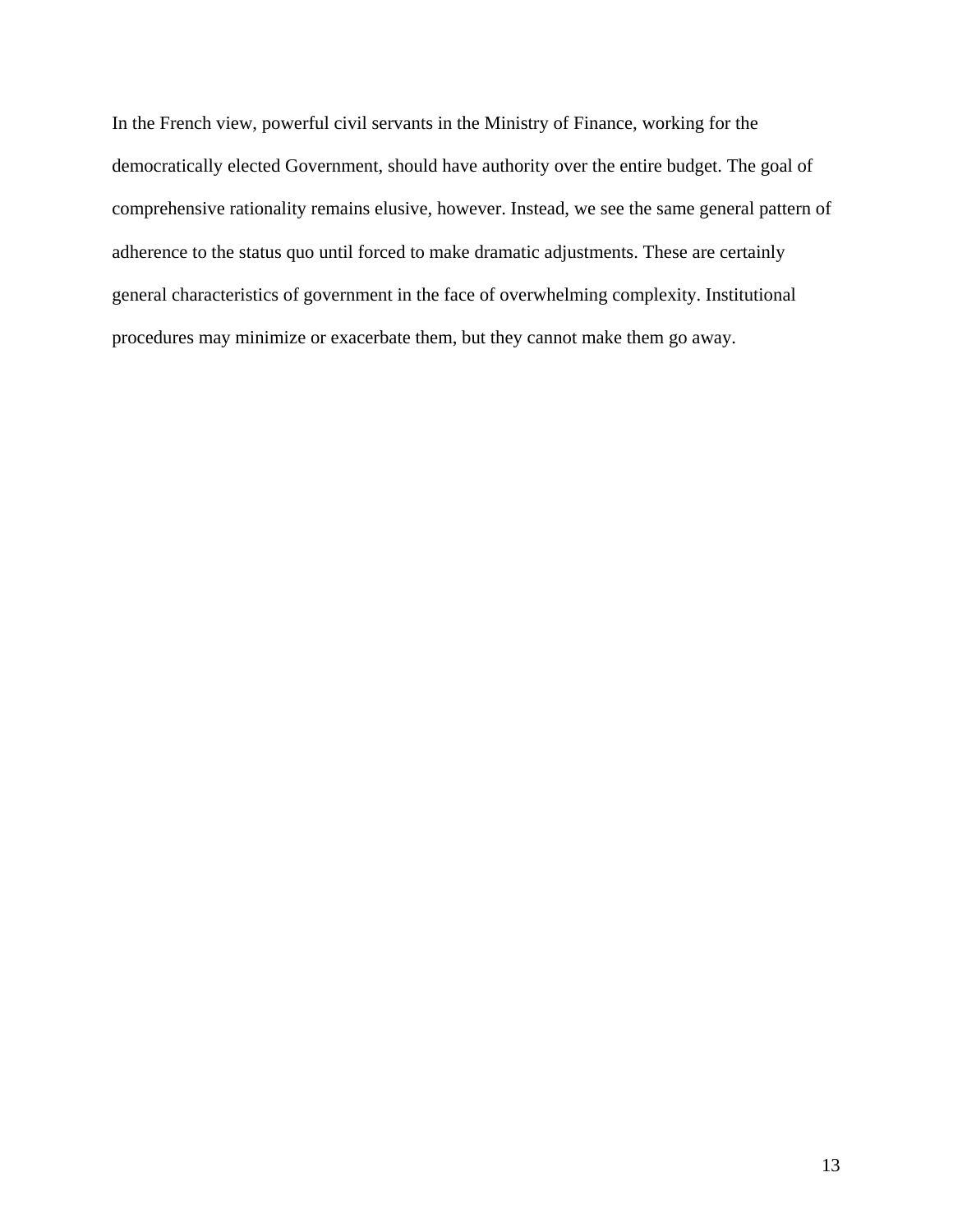## **References**

- Adam F., Ferrand O. and Rioux R. 2003. *Finances publiques.* Paris: Presses de Sciences Po.
- INSEE (*Institut National de la Statistique et des Etudes Economiques*). Annual. *Annuaire Statistique*. Paris: Insee. Annual series 1947–1987.
- INSEE (*Institut National de la Statistique et des Etudes Economiques*). Annual. *Tableaux de l'Economie Française.* Paris: Insee. Annual series, 1988–2002.

Isaia H., Spindler J. 1986. *Histoire du droit des finances publiques*, Paris: Economica.

- Jones, Bryan D. and Frank R. Baumgartner. 2005. *The Politics of Attention*. Chicago: University of Chicago Press.
- Kott, S. 2004. *Histoire économique et financière de la France : Le contrôle des dépenses engagées. Evolution d'une fonction.* Paris: Comité pour l'histoire économique et financière de la France.
- Le Guen H., Message H., Tessier A. 1988. Le contrôle parlementaire du budget de l'Etat. Le rôle de l'Assemblée Nationale. 1983–87. *Revue Française de Finances Publiques* 22: 195– 242.
- Sine A. 2006. *L'ordre budgétaire. Economie politique des dépenses de l'Etat*. Paris: Economica.
- Théret, B. 1995. Régulation du déficit budgétaire et croissance des dépenses de l'Etat en France de 1815 à 1939. *Revue Economique* 46(1): 57–90.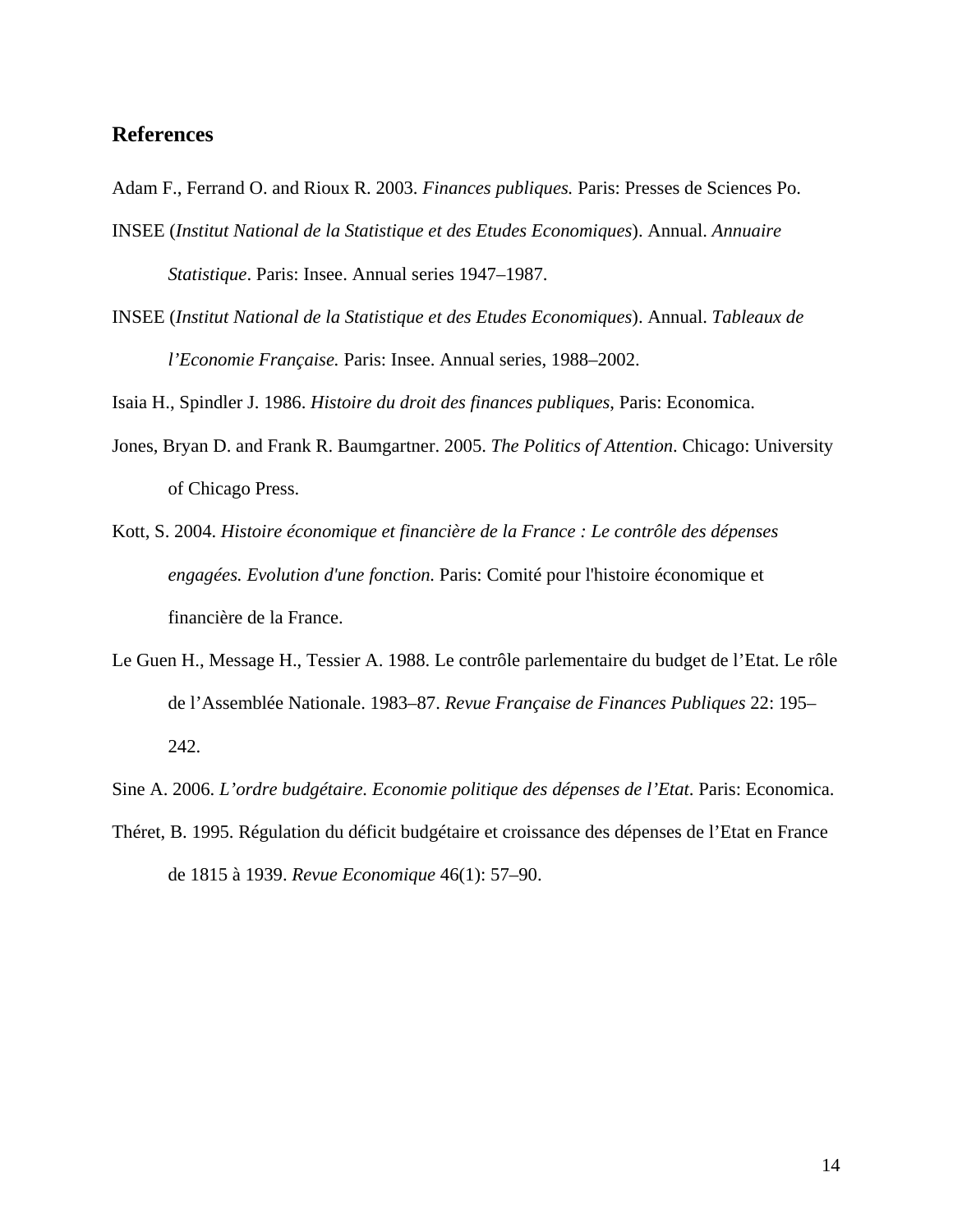# **Tables and Figures**

Figure 1. State Spending in France, 1820–2002.



Note: The Figure shows overall state spending in billions of 2002 Francs. The large decline in 1990 is an artifact of budgetary accounting rules imposed by the European Union. No percentage change score is calculated for that year, and we do not include this observation in subsequent analyses.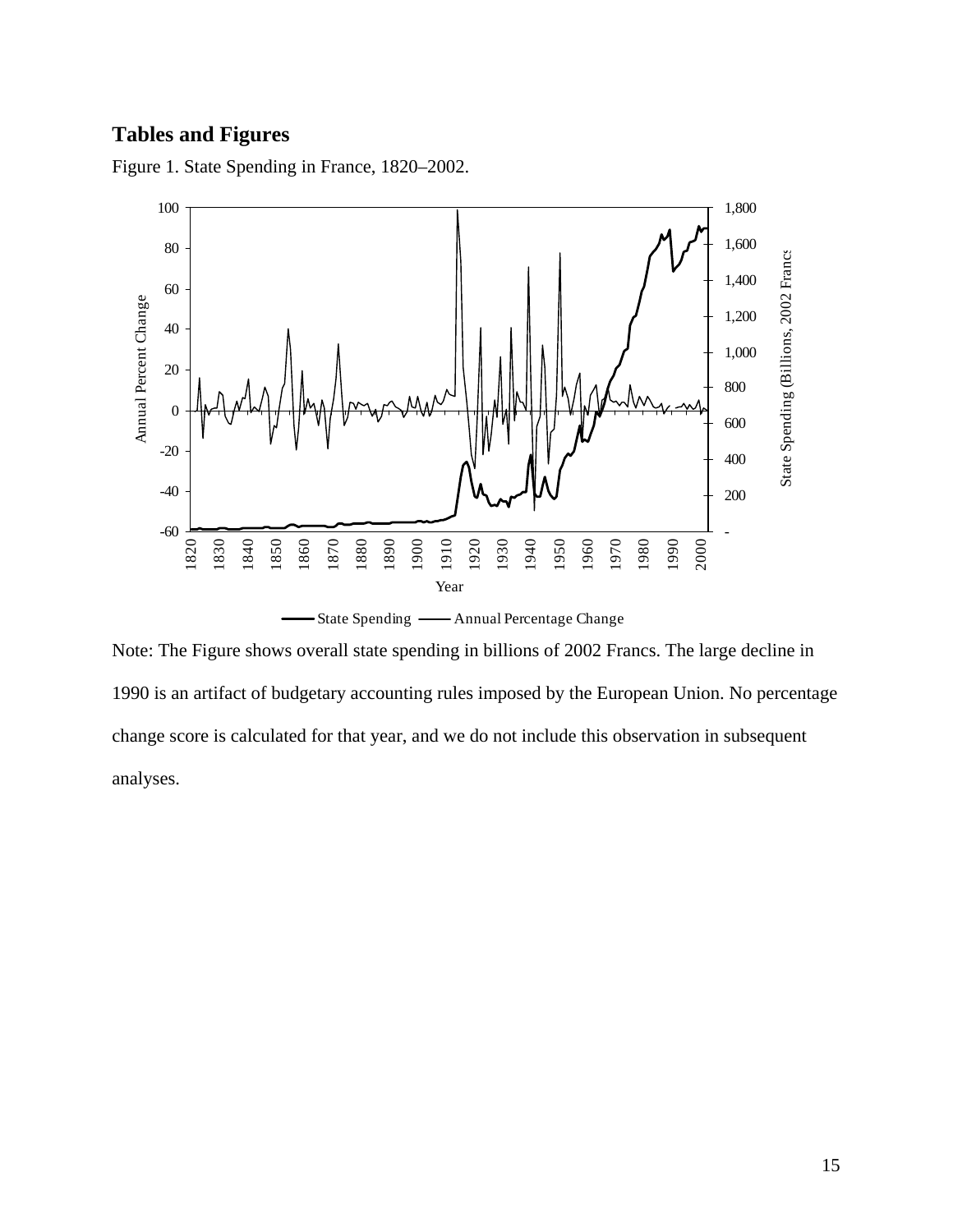



Note: The Figure shows the number of changes of each size, in one-percent increments. Data are based on those presented in Figure 1.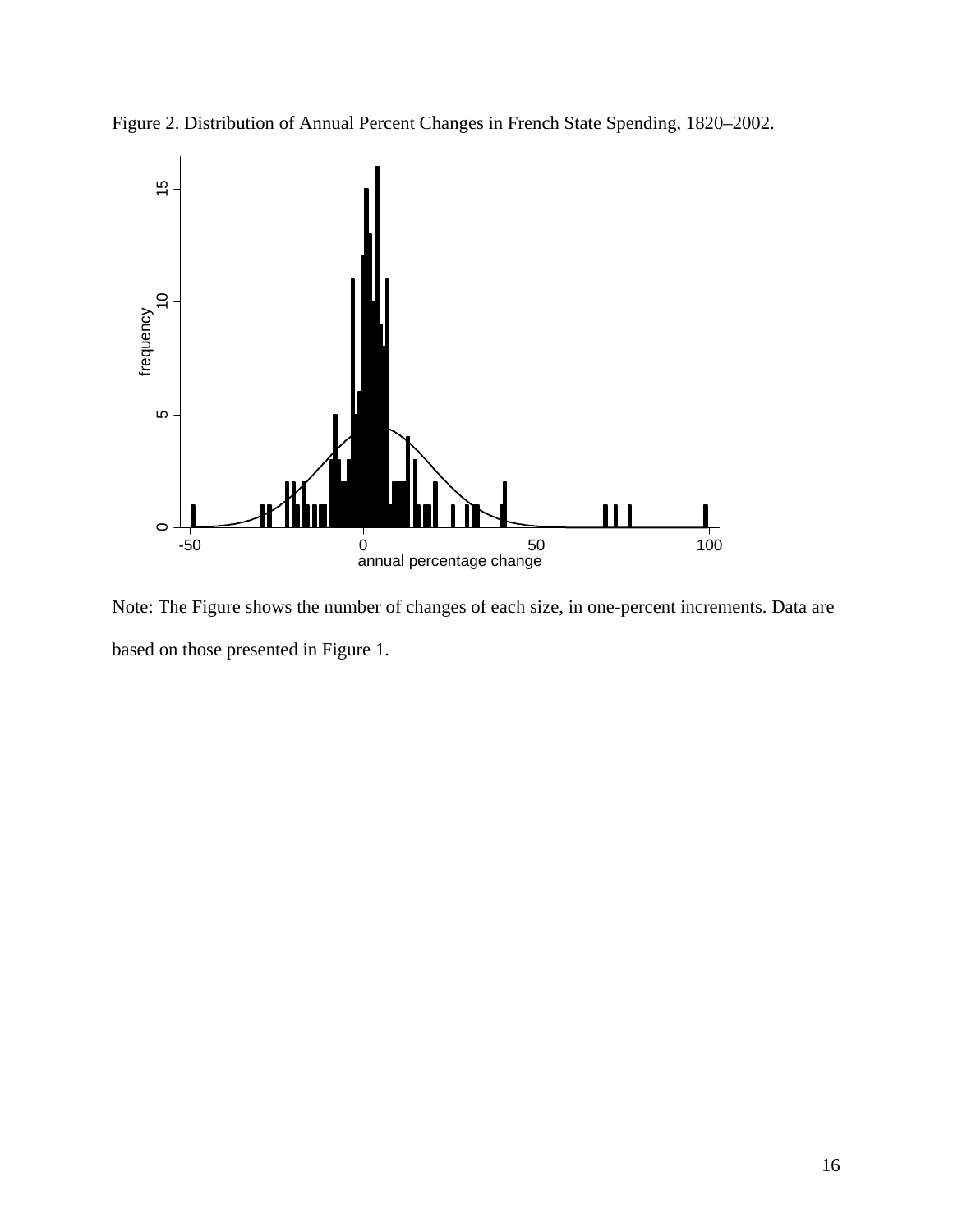Figure 3. Distribution of Annual Percent Changes in Ten French Ministerial Budgets, 1868– 2002.



Note: The Figure shows the number of changes of each size in French ministerial budgets. All changes above 150% are collapsed at that value. See Table 1 for an explanation of which ministries are included.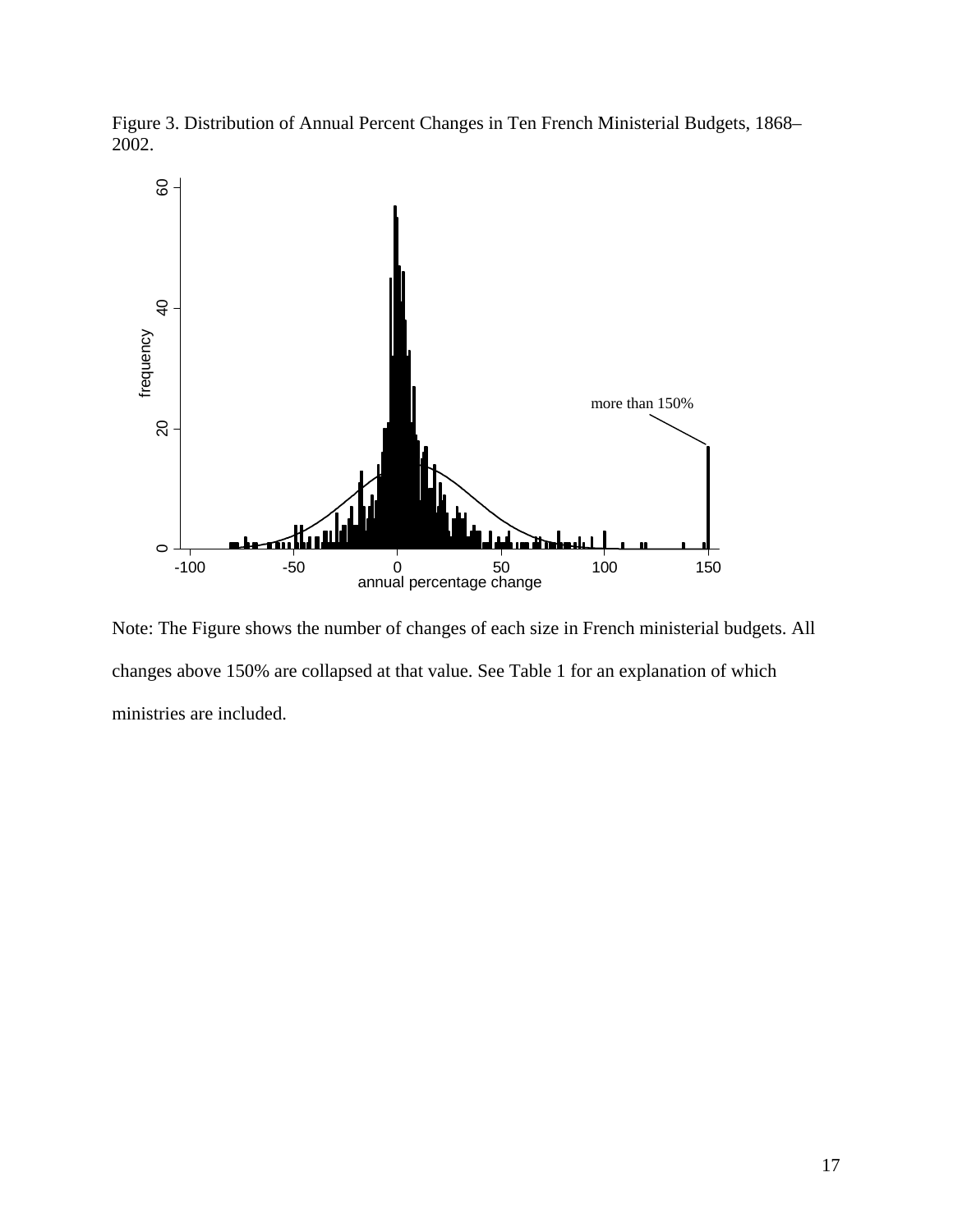Figure 4. Distribution of Annual Percent Changes for Three Categories of Municipal Spending, 91 large French Cities, 1977–2002.



Note: The Figure shows the number of changes of each size in annual spending across three categories of spending in 91 large French cities, 1977–2002. All changes above 150% are collapsed at that value. The categories are: total, personnel, and infrastructure.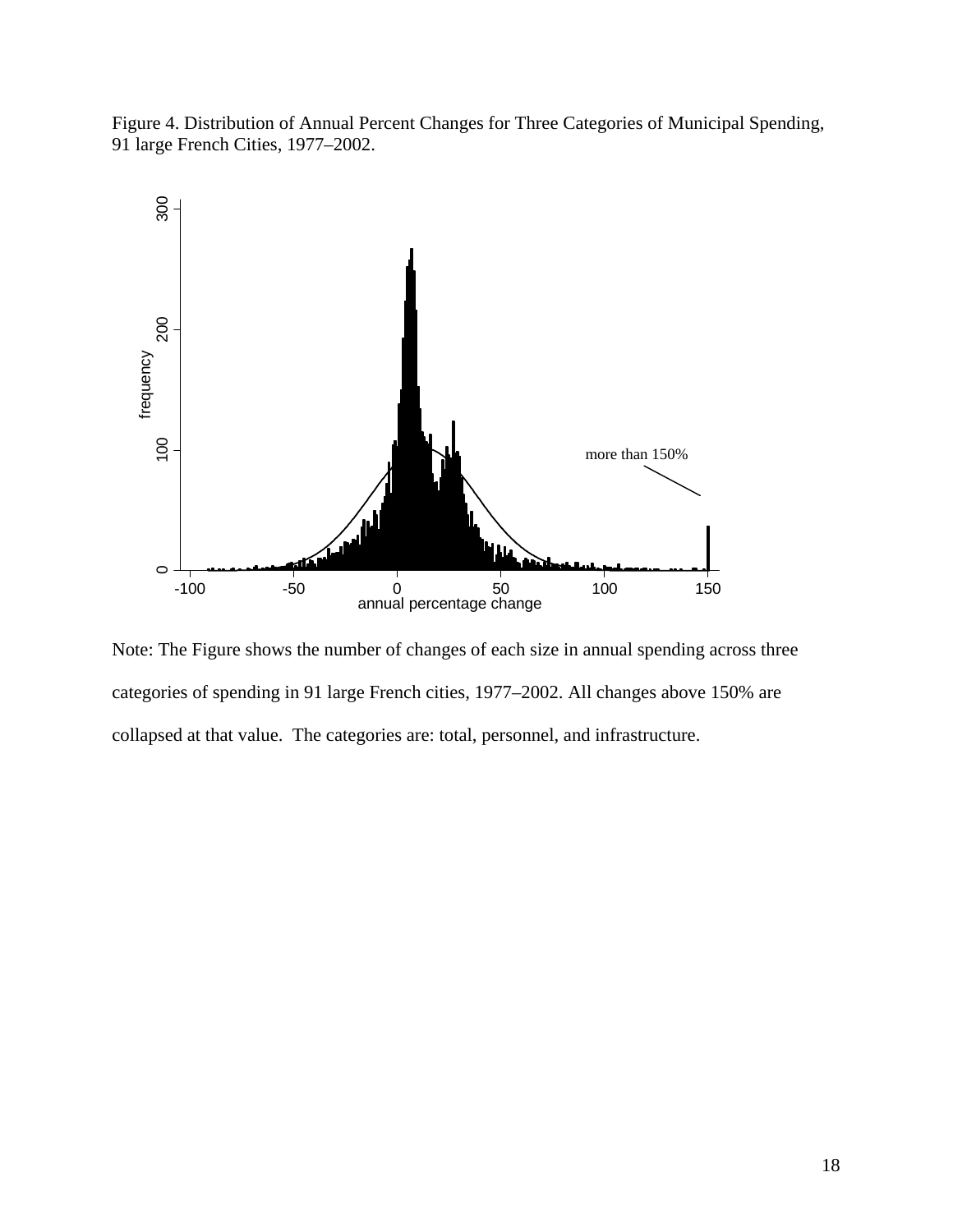|                                        |           |      |         | Missing or     |                |
|----------------------------------------|-----------|------|---------|----------------|----------------|
|                                        |           |      | Years   | Inconsistent   |                |
| Data series                            | Beginning | End  | Covered | Values         | <b>Total N</b> |
| <b>Economy and Finance</b>             | 1868      | 2002 | 135     | 3              | 132            |
| Education                              | 1868      | 2002 | 135     | 6              | 129            |
| <b>Public Works and Transportation</b> | 1868      | 2002 | 135     | 7              | 128            |
| <b>Justice and Interior Affairs</b>    | 1868      | 2002 | 135     | $\overline{2}$ | 133            |
| Defense                                | 1868      | 2002 | 135     | $\overline{2}$ | 133            |
| Agriculture                            | 1869      | 2002 | 134     | 3              | 131            |
| Industry and Trade, Research           |           |      |         |                |                |
| and Technology                         | 1881      | 2002 | 122     | 15             | 107            |
| <b>Social Affairs</b>                  | 1947      | 2002 | 56      | $\overline{2}$ | 54             |
| Housing                                | 1947      | 2002 | 56      | 4              | 52             |
| Veterans                               | 1947      | 2002 | 56      | $\overline{2}$ | 54             |
| Total                                  |           |      | 1,099   | 46             | 1,053          |

Table 1. Detailed Ministerial Budget Series Available.

Note: Data are available for the years and ministries indicated. Data are generally missing for 1941 and 1942 for all data series. Individual series also have various individual years missing as well. We have excluded from our analysis any years in which substantial reorganizations of ministerial functions make calculations incomparable to the previous year. This affects a total of seven data points over the entire series: Finance 1990; Education 1960, 1965, 1975, 1982; Public Works 1969 and 1982. We are left with a total of 1,053 observations as the table indicates.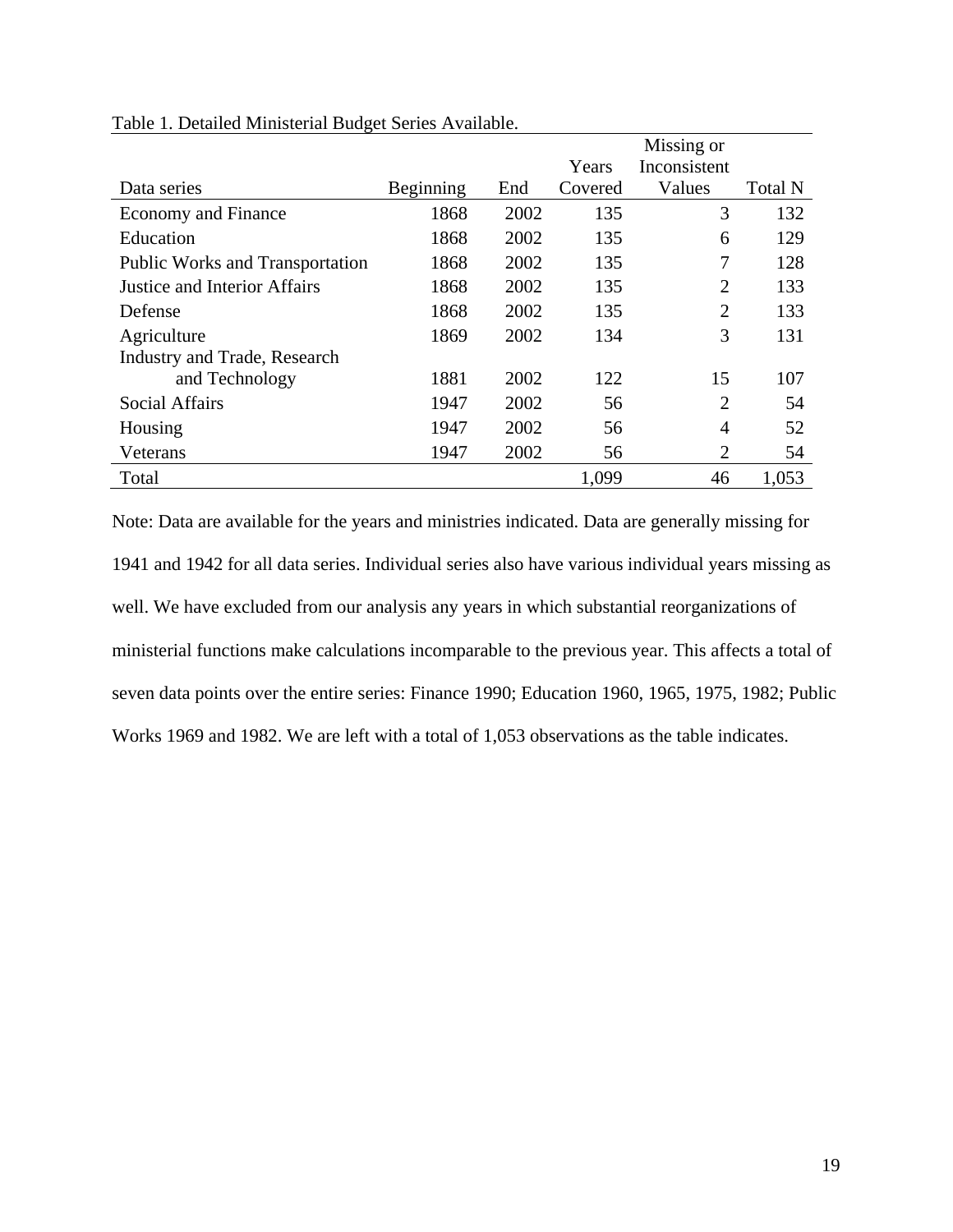| <b>Budget and Period</b>                    | N     | Mean  | St. Dev. | <b>Skew</b> | Kurtosis |
|---------------------------------------------|-------|-------|----------|-------------|----------|
| Overall state spending, 1820–2002           | 180   | 3.82  | 16.04    | 2.41        | 14.75    |
| Overall state spending, excluding war years |       |       |          |             |          |
| $(1869 - 70, 1914 - 18, 1939 - 44)$         | 167   | 2.63  | 11.80    | 1.85        | 13.56    |
| Ministerial series, 1868–2002               | 1,049 | 12.58 | 101.40   | 21.32       | 570.24   |
| Third Republic $(1871-1939)$                | 464   | 10.09 | 52.78    | 6.10        | 54.91    |
| Third Republic, excluding 1914–18           | 429   | 8.39  | 48.19    | 6.91        | 72.91    |
| Fourth Republic (1946–1958)                 | 124   | 16.15 | 61.66    | 3.92        | 20.24    |
| Fifth Republic $(1959-2002)$                | 420   | 6.27  | 35.33    | 12.19       | 192.46   |
| Municipal spending, 1977–2002, combined     |       |       |          |             |          |
| series (shown in Figure 4)                  | 6,609 | 13.34 | 32.27    | 7.53        | 160.63   |
| Municipal spending, 1977–2002, total        | 2,083 | 12.52 | 17.03    | 0.63        | 6.75     |
| Municipal spending, 1977–2002, personnel    | 2,263 | 12.25 | 27.67    | 24.17       | 755.12   |
| Municipal spending, 1977–2002,              |       |       |          |             |          |
| infrastructure                              | 2,263 | 15.19 | 44.78    | 2.41        | 16.66    |

Table 2. Characteristics of French Budget Series.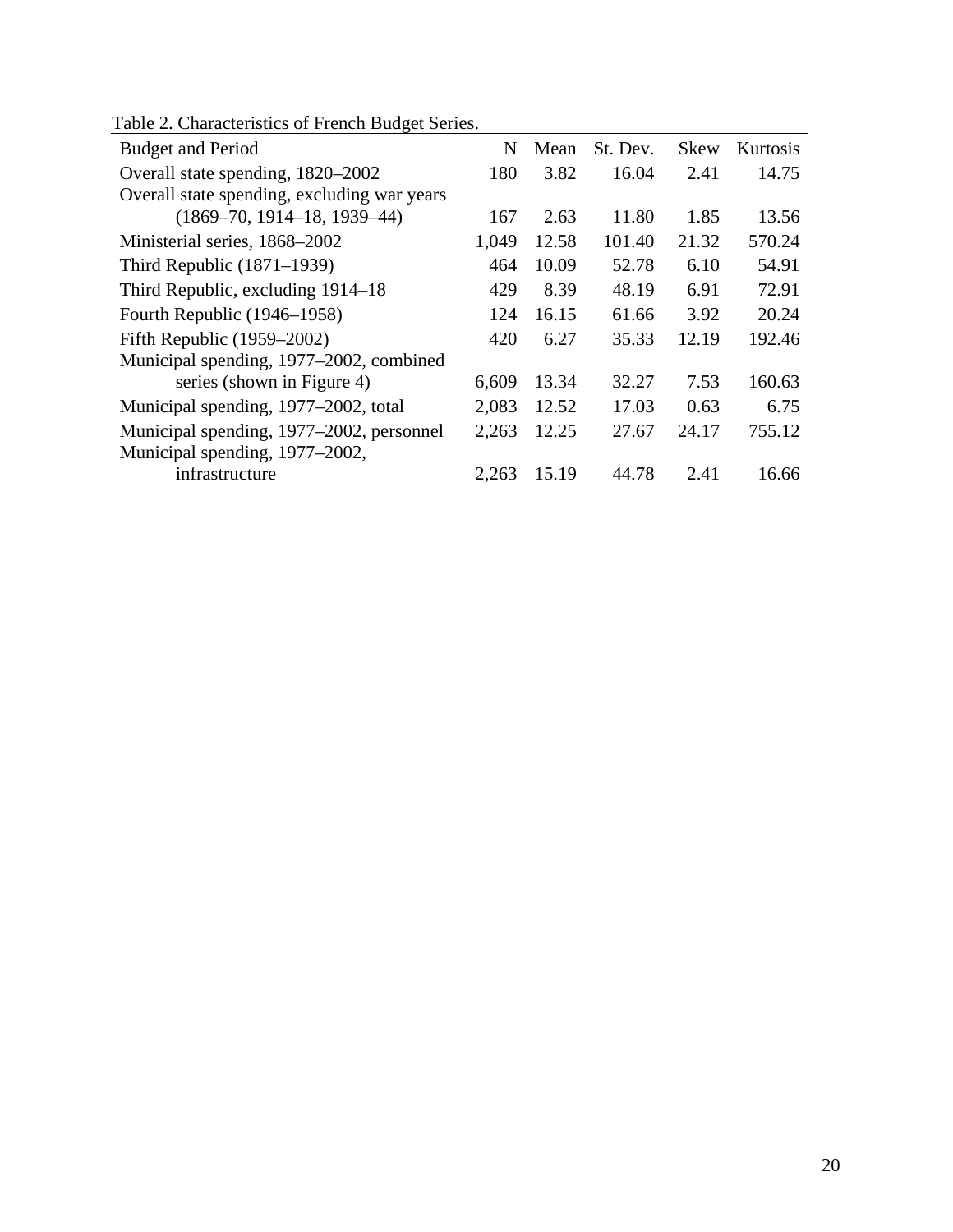#### **Note on Budgetary Sources**

The sources for national-level budgetary data are the INSEE (*Institut National de la Statistique et des Etudes Economiques*) Statistical Handbook (annual). The historical data (1868 through 1939) are gathered through a retrospective series published in the 1951 French Statistical Handbook. All other data have been computed from the annual INSEE Statistical Handbooks. For data after the Second World War, we have used the Statistical Handbook 1947–1987 published by the INSEE. From 1988 onwards, we have used the annual publication of INSEE called *Tableaux de l'Economie Française* which provides a complete presentation of public spending adopted by the Parliament through the Finance Law. Total expenditure is made up of separate series for Defense and Civilian public spending. Each statistical series is originally produced and delivered by the Direction of National Public Accounts (a division of the Ministry of Finance). Data are expressed in current francs and were then adjusted into constant francs using the Consumer Price Index (CPI) as supplied in the INSEE publications. Both raw and inflation-adjusted series are available.

Municipal budgetary data are the detailed statistics handbook yearly published by the French Treasury. The publication is called "Comptes simplifiés des communes françaises." For 1999, which was missing in the first data source, we use data from the Ministry of Interior's Direction Générale des Collectivités Locales (DGCL) available at this web site: [http://www.dgcl.interieur.gouv.fr\)](http://www.dgcl.interieur.gouv.fr/). (Complete data on all French municipalities (approximately 30,000 towns) is available for the last three last years on the following website:

[http://alize2.finances.gouv.fr/communes.](http://alize2.finances.gouv.fr/communes))